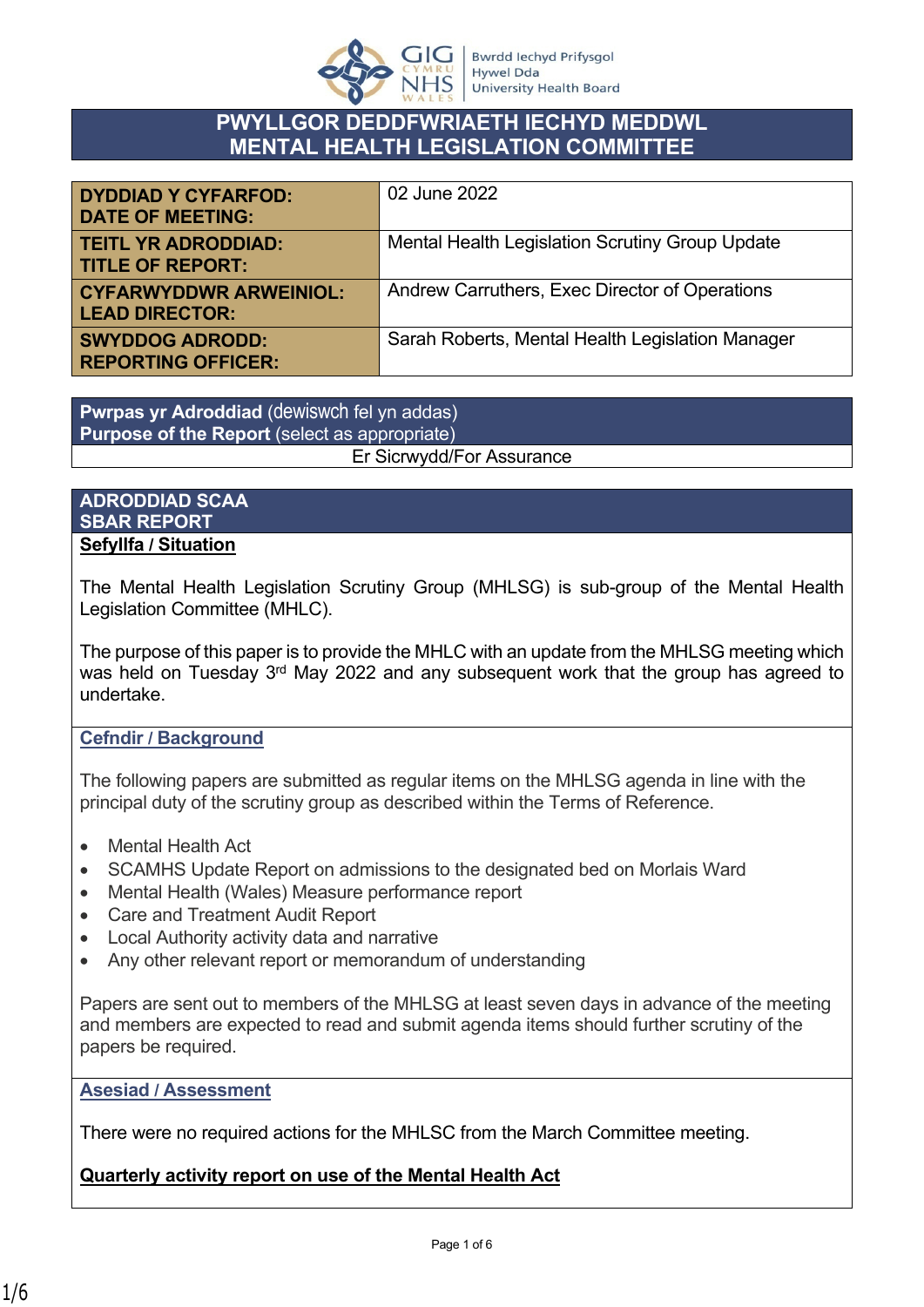The Mental Health Act quarterly report was presented to the group. The report highlighted the lower than average MH activity which was also seen by the Local Authorities and Dyfed Powys police. Some discussion took place as to the reasons for this; the sec 136 reduced activity was thought to be due to the improvements that have been made for a single point of contact for officers to consult with and increased training which has made the system more streamlined. Some wards had been closed to admissions during the period due to Covid and there were a high proportion of unwell patients on inpatient wards detained under sec 3, which means there were less discharges.

Section 15 – The number of errors were lower than normal and this would be consistent due to the fact there were lower submissions of section papers. However, it was pleasing to note that there were no unlawful detentions during the quarter, which is the first time in several years that this has happened.

SOADs have continued to complete medication certificates remotely but the MHA team have recently been informed by HIW that they are now planning to return to face to face visits in order to issue certificates which although we accept it is an important safeguard we do have concerns that waiting times for certificates will start to slow down again to longer waiting times which we experienced pre Covid.

Discussion took place about Locked Door reporting, following the last MHLC meeting some scoping took place across Wales and six Health Boards confirmed that they do not collate any data or report any figures on locked doors to their groups or Committees. The Code of Practice states that "*Where doors are locked the nurse in charge should keep a record of the action using local incident reporting procedures".* The Health Board is currently commencing a 3 yearly review of its Locked Door policy and the MHA Administration team will be part of the review group.

The wards have a high proportion of detained patients so as a practice issue it should be contained within future Scrutiny Group reports to include how many patients are subject to MHA and how many are subject to DOLs. This information will be provided as a snapshot figure for future meetings.

# **Mental Health Measure (Wales) Activity**

A verbal report was provided to the group on current MH Measure data and figures. The group was provided with only two months data due to delay in being provided the third months figures. The Measure data isn't able to provided in enough time for the group to scrutinise it fully. The group won't always have full 3 preceding months we will have to have different months for each meeting i.e. The August meeting will look at 4 months data. We are currently rushing to get quality information and will give more time to drill down into the data being provided and write more robust reports which will be more meaningful .

Part 1 - Very low figures for under 18's, unfortunately there was no attendance by CAMHS to provide the group with some feedback as to why the figures were so low. An action taken for some feedback from Head of CAMHS service for reasons and if they have any projections as to whether they are going to increase. The Part 1 figures for Adult and Older Adults were very good and within targets.

Part 2 – The average figure has dropped and it is thought to be due to reporting issues and everyone have a valid CTP plan. There is a plan in place for Business Managers to take a more active role in ensuring accuracy. An audit remains in place in relation to quality assurance.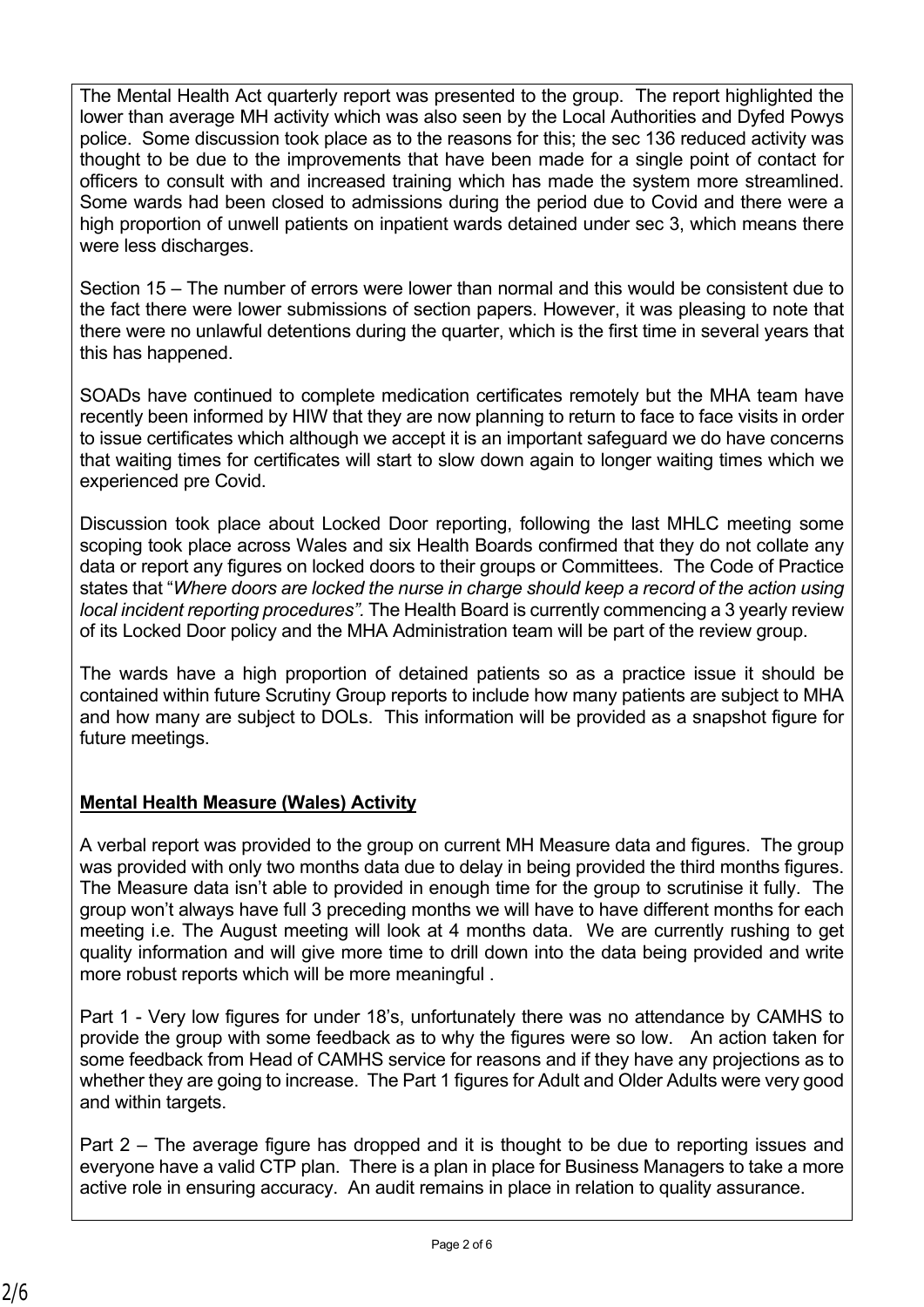Part 3 data – The figures are consistently showing as 100%. A piece of work is being undertaken to look at the feedback from people if they have self-referred within 10 working days. Most people are being re-referred via their GP and not self-referring themselves and to look at the Part 3 letter being sent out providing information on re-referring. Within the data it is also not very clear on the number of people being taken on by teams so it does not reflect the activity within the teams. Data is not being collated on the number of people being referred into the teams and there is a huge demand on allocation of care co-ordination so there is a plan to undertake a piece of work to look at how many people have been taken on under CTP and how many have been discharged.

Part 4 – 100% of patients are currently being offered Advocacy.

The group was aware that there needed to be clarification of care co-ordination for CTP patients within Learning Disabilities and who is care co-ordinating those patients within the Local Authorities. Realigned services need to be escalated and a conversation will take place outside this meeting.

## **DU report**

An update was provided the Head of Learning Disabilities on the Delivery Unit CTP review which was undertaken in 2018. There continues to be the lack of an integrated IT system between health and social care and there still needs to be an improvement in the integration across health and social care in learning disability services.

### **Local Authority Reports**

Summary of salient points from written reports were provided by the respective county representatives.

#### **Ceredigion**

Use of place of safety positively within Aberystwyth noted and decreased use of the MHA As many out of hours assessments are carried out as within the day. A reduction in use of Section 135(1) warrants. The bed conferences and police liaison meetings are a positive factor and the picture is promising.

#### **Carmarthenshjre**

The figures are reduced within quarter 4 and there's been a decreasing trend. Compulsory powers are being used to a lesser degree.

## **Pembrokeshire**

Due to technical issues a verbal update could not be provided.

## **Documents provided to Scrutiny Group for Review or Information**

No documents provided for the May meeting

## **Pertinent discussion and actions agreed in MHLSG**

• Review Terms of Reference for Group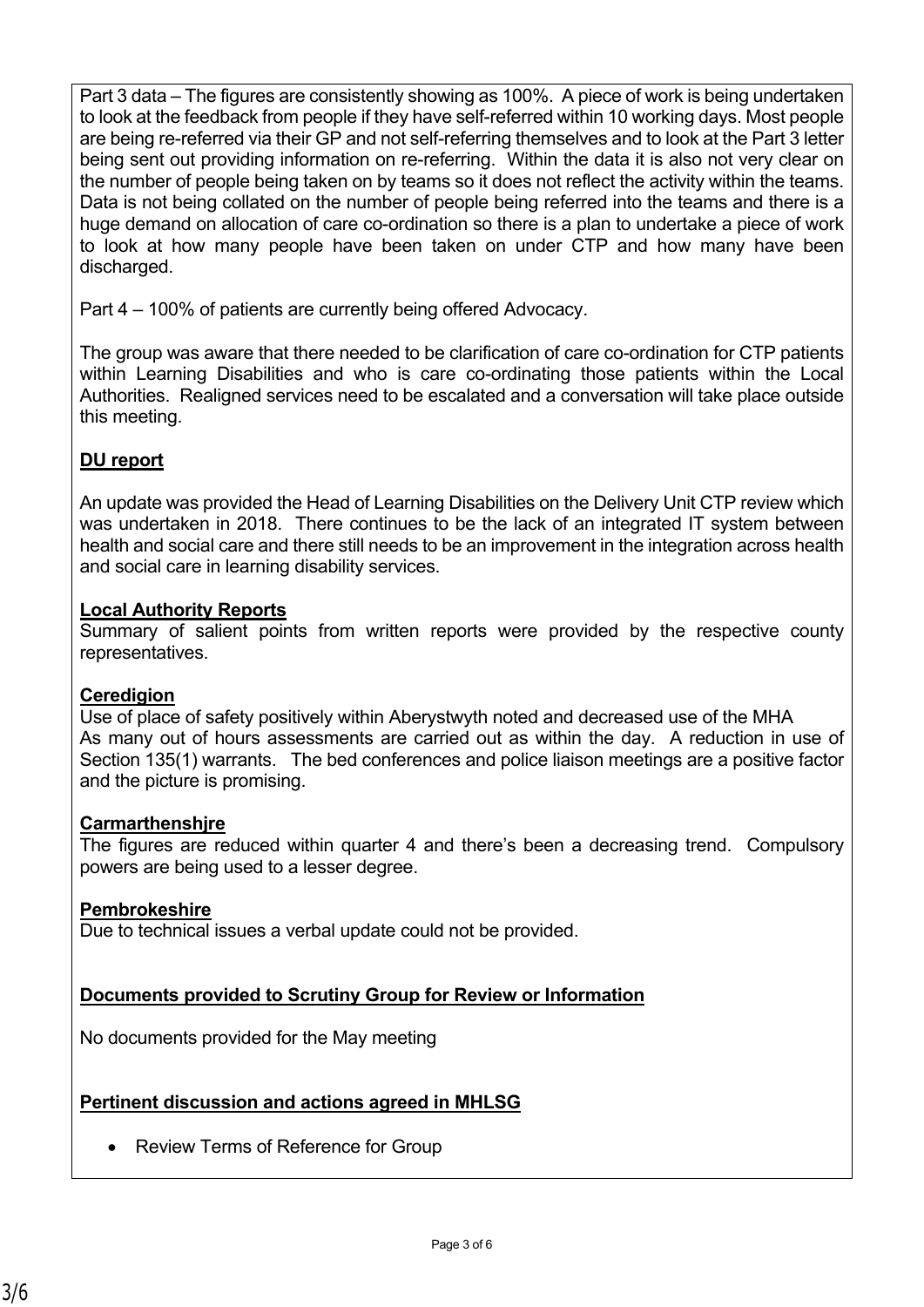- Locked Door reporting Agreement not to include within report to MHLC and for further discussion at Ward Managers Forum and with Senior Nurse who has good oversight of the wards about what is reported to the Scrutiny Group.
- Sec 136 information on people diverted from Sec 136 provide a more accurate picture to the group on those diverted and get an assessment another way.

#### MH Measure

- Provide performance data to the group at the next meeting on re-referrals and the activity of the CMHTs.
- Change timeframe of activity for reporting to the scrutiny group to ensure more robust reporting.

#### **Argymhelliad / Recommendation**

To receive the Mental Health Legislation Scrutiny Group update and accept the proposal for new arrangements for reporting Mental Health (Wales) Measure data.

| Amcanion: (rhaid cwblhau)<br><b>Objectives: (must be completed)</b>                                                                                      |                                                                                                                                                                                                                                                                                 |
|----------------------------------------------------------------------------------------------------------------------------------------------------------|---------------------------------------------------------------------------------------------------------------------------------------------------------------------------------------------------------------------------------------------------------------------------------|
| <b>Committee ToR Reference:</b><br>Cyfeirnod Cylch Gorchwyl y Pwyllgor:                                                                                  | 10.4.1 Report formally, regularly and on a timely basis to<br>the MHLC on the Scrutiny Groups activity. This includes<br>the submission for a Committee update report, as well<br>as the presentation of an annual report within six weeks<br>of the end of the financial year. |
| Cyfeirnod Cofrestr Risg Datix a Sgôr<br>Cyfredol:                                                                                                        |                                                                                                                                                                                                                                                                                 |
| Datix Risk Register Reference and<br>Score:                                                                                                              |                                                                                                                                                                                                                                                                                 |
| Safon(au) Gofal ac lechyd:<br>Health and Care Standard(s):                                                                                               | Governance, Leadership and Accountability<br>6.2 Peoples Rights<br>Choose an item.<br>Choose an item.                                                                                                                                                                           |
| <b>Amcanion Strategol y BIP:</b><br><b>UHB Strategic Objectives:</b>                                                                                     | All Strategic Objectives are applicable                                                                                                                                                                                                                                         |
| <b>Amcanion Llesiant BIP:</b><br><b>UHB Well-being Objectives:</b><br><b>Hyperlink to HDdUHB Well-being</b><br><b>Objectives Annual Report 2018-2019</b> | 4. Improve Population Health through prevention and<br>early intervention, supporting people to live happy and<br>healthy lives                                                                                                                                                 |

| <b>Gwybodaeth Ychwanegol:</b> |  |
|-------------------------------|--|
| <b>Further Information:</b>   |  |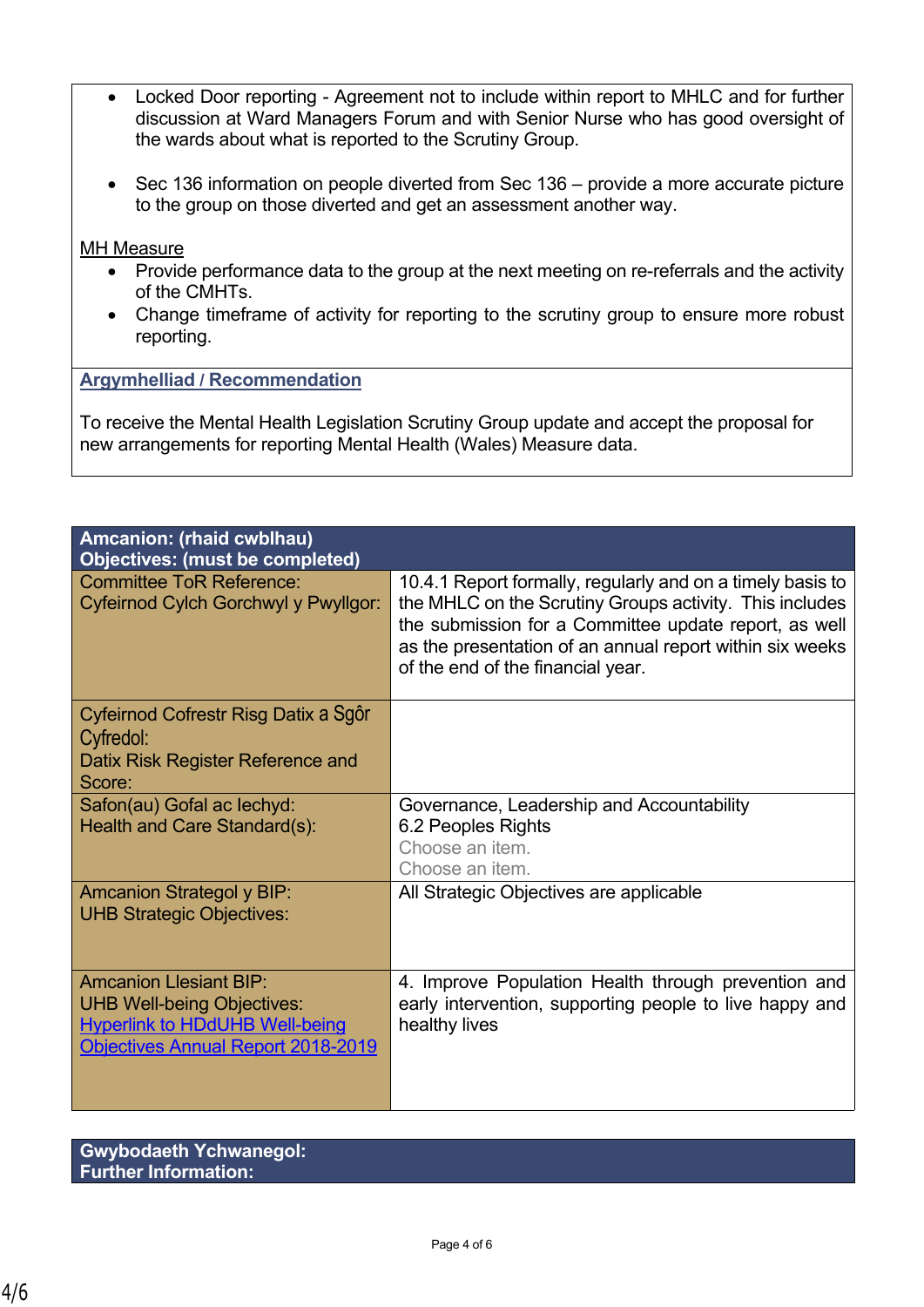| Ar sail tystiolaeth:<br>Evidence Base:                                                   | Agendas, papers and minutes of the MH Legislation<br><b>Scrutiny Group</b>                                                                                                                                                                                                                                                                                                                                                                                                                                                                                                                                                                                                                                                                                                                                                                           |
|------------------------------------------------------------------------------------------|------------------------------------------------------------------------------------------------------------------------------------------------------------------------------------------------------------------------------------------------------------------------------------------------------------------------------------------------------------------------------------------------------------------------------------------------------------------------------------------------------------------------------------------------------------------------------------------------------------------------------------------------------------------------------------------------------------------------------------------------------------------------------------------------------------------------------------------------------|
| <b>Rhestr Termau:</b><br><b>Glossary of Terms:</b><br>Partïon / Pwyllgorau â ymgynhorwyd | MHLSG - Mental Health Legislation Scrutiny Group<br><b>CWCDG</b> – Clinical Written Control Documents Group<br>MH/LD – Mental Health & Learning Disabilities<br>WMF - Ward Managers Forum<br><b>CRHT</b> – Crisis Resolution Home Treatment<br>QAPD - Quality Assurance Practice Development<br>IMHA - Independent Mental Health Advocate<br>SSWA - Social Services & Wellbeing Act<br>MHA - Mental Health Act, 1983<br>MHM - Mental Health (Wales) Measure<br>DOLs - Deprivation of Liberty Safeguards<br>LPS - Liberty Protection Safeguards<br>HIW - Healthcare Inspectorate Wales<br>CIW - Care Inspectorate Wales<br><b>CHC</b> - Community Health Council<br>CTP - Care & Treatment Plan<br><b>CMHT</b> - Community Mental Health Team<br>CTLD - Community Team Learning Disability<br><b>OAMH</b> - Older Adult Mental Health<br><b>MHLSG</b> |
| ymlaen llaw y Pwyllgor Deddfwriaeth<br>lechyd Meddwl:                                    | <b>MH Legislation Manager</b>                                                                                                                                                                                                                                                                                                                                                                                                                                                                                                                                                                                                                                                                                                                                                                                                                        |
| Parties / Committees consulted prior<br>to Mental Health Legislation<br>Committee:       |                                                                                                                                                                                                                                                                                                                                                                                                                                                                                                                                                                                                                                                                                                                                                                                                                                                      |

| <b>Effaith: (rhaid cwblhau)</b><br>Impact: (must be completed)    |                                                                                                                                                                                                                            |
|-------------------------------------------------------------------|----------------------------------------------------------------------------------------------------------------------------------------------------------------------------------------------------------------------------|
| <b>Ariannol / Gwerth am Arian:</b><br><b>Financial / Service:</b> | Non-compliance with Mental Health Legislation could<br>result in legal proceedings being brought against the<br><b>Health Board</b>                                                                                        |
| <b>Ansawdd / Gofal Claf:</b><br><b>Quality / Patient Care:</b>    |                                                                                                                                                                                                                            |
| <b>Gweithlu:</b><br><b>Workforce:</b>                             |                                                                                                                                                                                                                            |
| Risg:<br><b>Risk:</b>                                             | Risk of non-compliance with the MHA 1983 and with the<br>Welsh Government's Code of Practice for Wales, Mental<br>Health (Wales) Measure 2010 Code of Practice<br><b>Safety of Patients</b><br>Use of Statutory mechanisms |